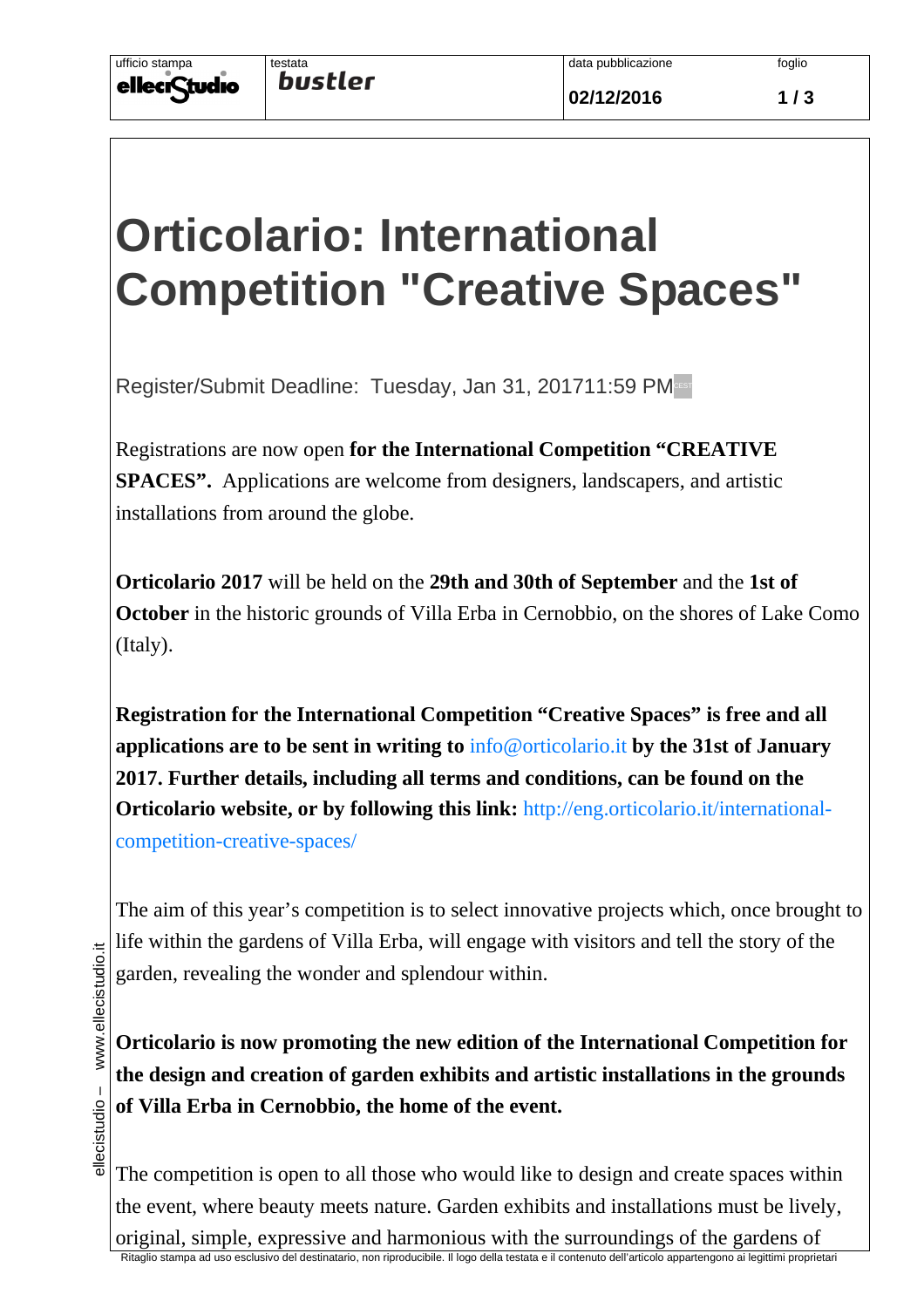Villa Erba. Respect for the existing landscape and the 'genius loci' is a fundamental element to all designs as well as an ability to integrate with other exhibits selected and the provision of adequate lighting for the opening night.

## **THE THEME FOR THE NINTH EDITION OF ORTICOLARIO 2017 IS THE MOON**

The Moon has danced around us since the dawn of time and has been a muse and inspiration for every culture, and the source of many myths and legends. As the seasons change, the Moon brings gardens and forests to life, summoning us to experience a world completely different from that which we see during the day; under her luminous gaze, plants are transformed, flowers unfurl, emitting their seductive and intoxicating scents. We invite you to observe, discover and be inspired by the purest and most beautiful of all mirrors.

## **THE FLOWER FOR THE NINTH EDITION OF ORTICOLARIO 2017 IS THE FUCHSIA**

The official flower of this year's Orticolario is the **Fuchsia** which, with its tiny, suspended ballerinas, is sure to delight visitors over the days and nights of the ninth edition of Orticolario.

## **THE PRIZE, "Lake Como Golden Leaf" Award**

**"Lake Como Golden Leaf" Award** designed and created exclusively for Orticolario by Gino Seguso from Vetreria Artistica Archimede Seguso, is a dazzling vase created on the island of Murano in Venice, upon which a golden leaf shines (24K). The prize is unique and the winner is permitted to keep possession of the vase for a specified period of time before it is to be returned to the splendid Villa Carlotta in Tremezzo on Lake Como, where it is displayed until the following year of Orticolario. The names of the winners of "Lake Como Golden Leaf" Award are inscribed in the register displayed next to the prize.